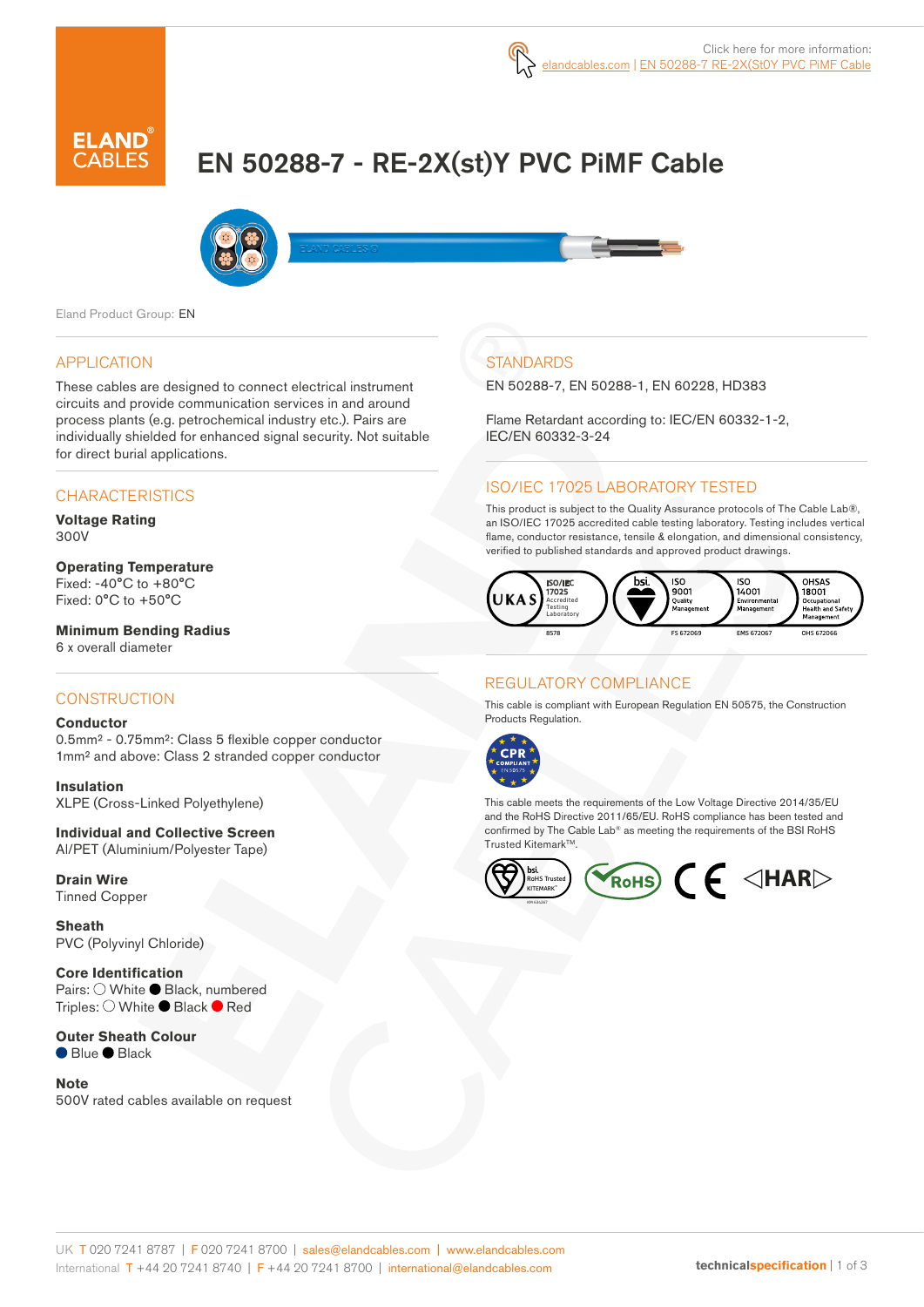# DIMENSIONS

| ELAND PART NO.  | NO. OF<br>PAIRS/TRIPLE | NOMINAL CROSS SECTIONAL AREA<br>mm <sup>2</sup> | NOMINAL OVERALL DIAMETER<br>mm |
|-----------------|------------------------|-------------------------------------------------|--------------------------------|
| EN02P05AUICXY** | 2P                     | 0.5                                             | 7.3                            |
| EN02P07AUICXY** | 2P                     | 0.75                                            | 8.3                            |
| EN02P10AUICXY** | 2P                     | $\overline{1}$                                  | 8.1                            |
| EN02P15AUICXY** | 2P                     | 1.5                                             | 10.5                           |
| EN01T05AUICXY** | 1T                     | 0.5                                             | 7.8                            |
| EN01T07AUICXY** | 1T                     | 0.75                                            | 8.8                            |
| EN01T10AUICXY** | 1T                     | $\overline{1}$                                  | 8.6                            |
| EN01T15AUICXY** | 1T                     | 1.5                                             | 11.2                           |
| EN05P05AUICXY** | 5P                     | 0.5                                             | 9.4                            |
| EN05P07AUICXY** | 5P                     | 0.75                                            | 10.7                           |
| EN05P10AUICXY** | 5P                     | $\mathbf{1}$                                    | 10.4                           |
| EN05P15AUICXY** | 5P                     | 1.5                                             | 13.7                           |
| EN10P05AUICXY** | <b>10P</b>             | 0.5                                             | 13.1                           |
| EN10P07AUICXY** | <b>10P</b>             | 0.75                                            | 15                             |
| EN10P10AUICXY** | <b>10P</b>             | $\overline{1}$                                  | 14.7                           |
| EN10P15AUICXY** | <b>10P</b>             | 1.5                                             | 19.5                           |
| EN15P05AUICXY** | 15P                    | 0.5                                             | 15.1                           |
| EN15P07AUICXY** | 15P                    | 0.75                                            | 17.4                           |
| EN15P10AUICXY** | 15P                    | $\overline{1}$                                  | 17                             |
| EN15P15AUICXY** | 15P                    | 1.5                                             | 25.6                           |
| EN20P05AUICXY** | 20P                    | 0.5                                             | 17.1                           |
| EN20P07AUICXY** | 20P                    | 0.75                                            | 19.7                           |
| EN20P10AUICXY** | 20P                    | $\overline{1}$                                  | 19.1                           |
| EN20P15AUICXY** | 20P                    | 1.5                                             | 25.6                           |
| EN30P05AUICXY** | 30P                    | 0.5                                             | 20.1                           |
| EN30P07AUICXY** | 30P                    | 0.75                                            | 23.2                           |
| EN30P10AUICXY** | 30P                    | $\overline{1}$                                  | 22.6                           |
| EN30P15AUICXY** | 30P                    | 1.5                                             | 30.3                           |

#### $P = \text{Pairs}, Q = \text{Quads}, T = \text{Triples}$

\* Designates the sheath colour. For each Eland Cables part number replace with the colour code as listed below e.g. EN02P05AUICXYBK = 0.5mm² Black

# COLOUR CODES

| <b>OLOUR</b> | Blue | <b>Black</b> |
|--------------|------|--------------|
| CODE         | BL   | BK           |